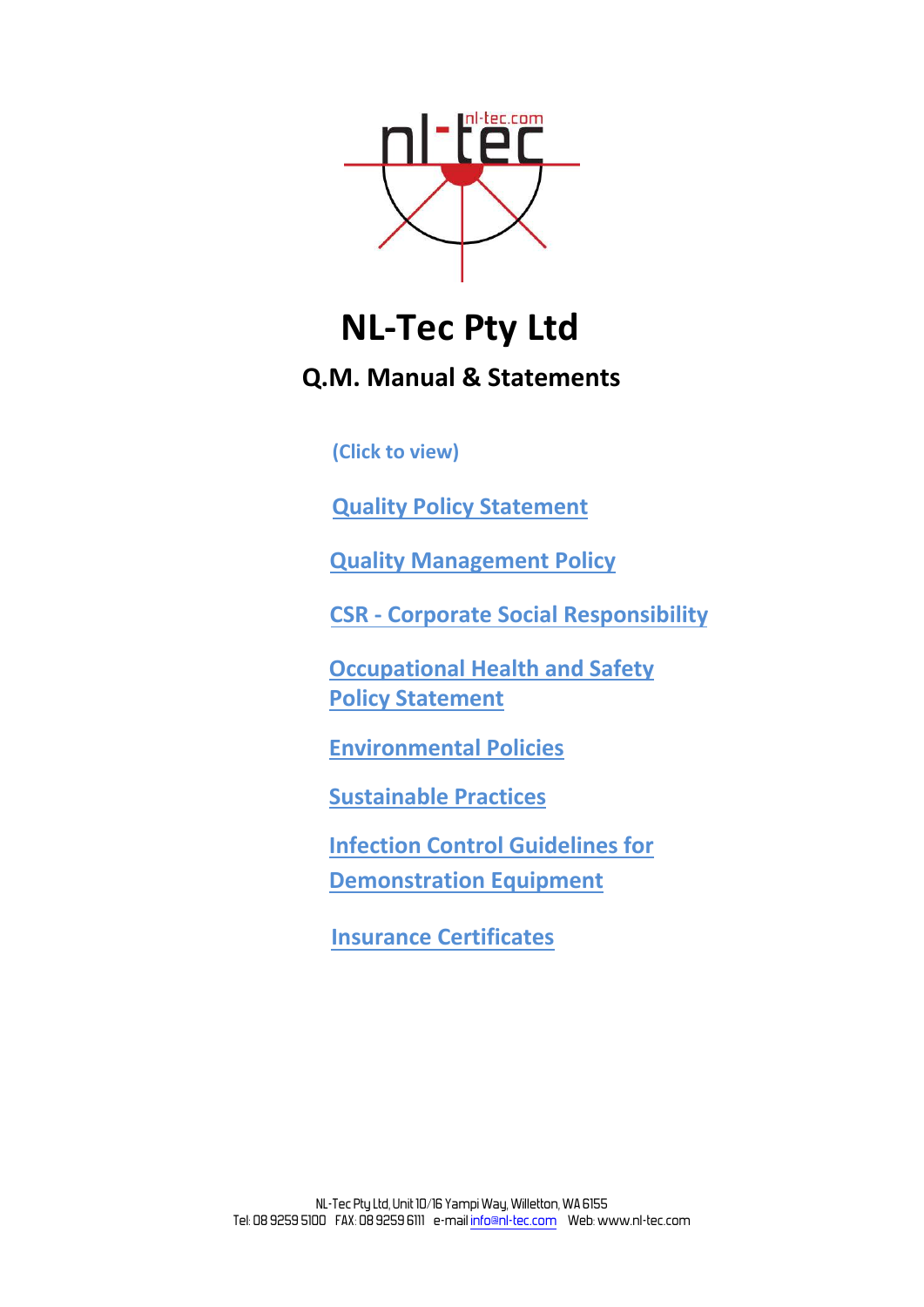

# **Quality Policy Statement**

<span id="page-1-0"></span>NL‐Tec was established in 1994 to provide and install Medical Products to Australian and New Zealand Radiation Oncology Centres and other Medical Organisations.

Quality is important to our business because we value our customers. We strive to provide our customers with products and services which meet and even exceed their expectations.

We are committed to continuous improvement and have established a Quality Management System which provides a framework for measuring and improving our performance.

We have the following systems and procedures in place to support us in our aim of total customer satisfaction and continuous improvement throughout our business:

- Regular gathering and monitoring of customer feedback
- A customer complaints procedure
- A procedure for non-compliant products
- Selection and performance monitoring of suppliers against set criteria
- Training and development for our employees
- Regular audit of our internal processes
- Measurable quality objectives which reflect our business aims
- Management reviews of audit results, customer feedback and complaints

Our internal procedures are reviewed regularly and are held in a Quality Manual which is made available to all employees.

This policy is posted in the Company Head Office and can also be found on our website and in the staff handbook.

Although the Directors of NL‐Tec have ultimate responsibility for Quality, all employees have a responsibility within their own areas of work to help ensure that Quality is embedded within the whole of the company.

The policy review date is  $1<sup>st</sup>$  December 2019

Signed:

Dungberr

Name and position: James Deane Neylon ‐ Director

Date: 14<sup>th</sup> December 2018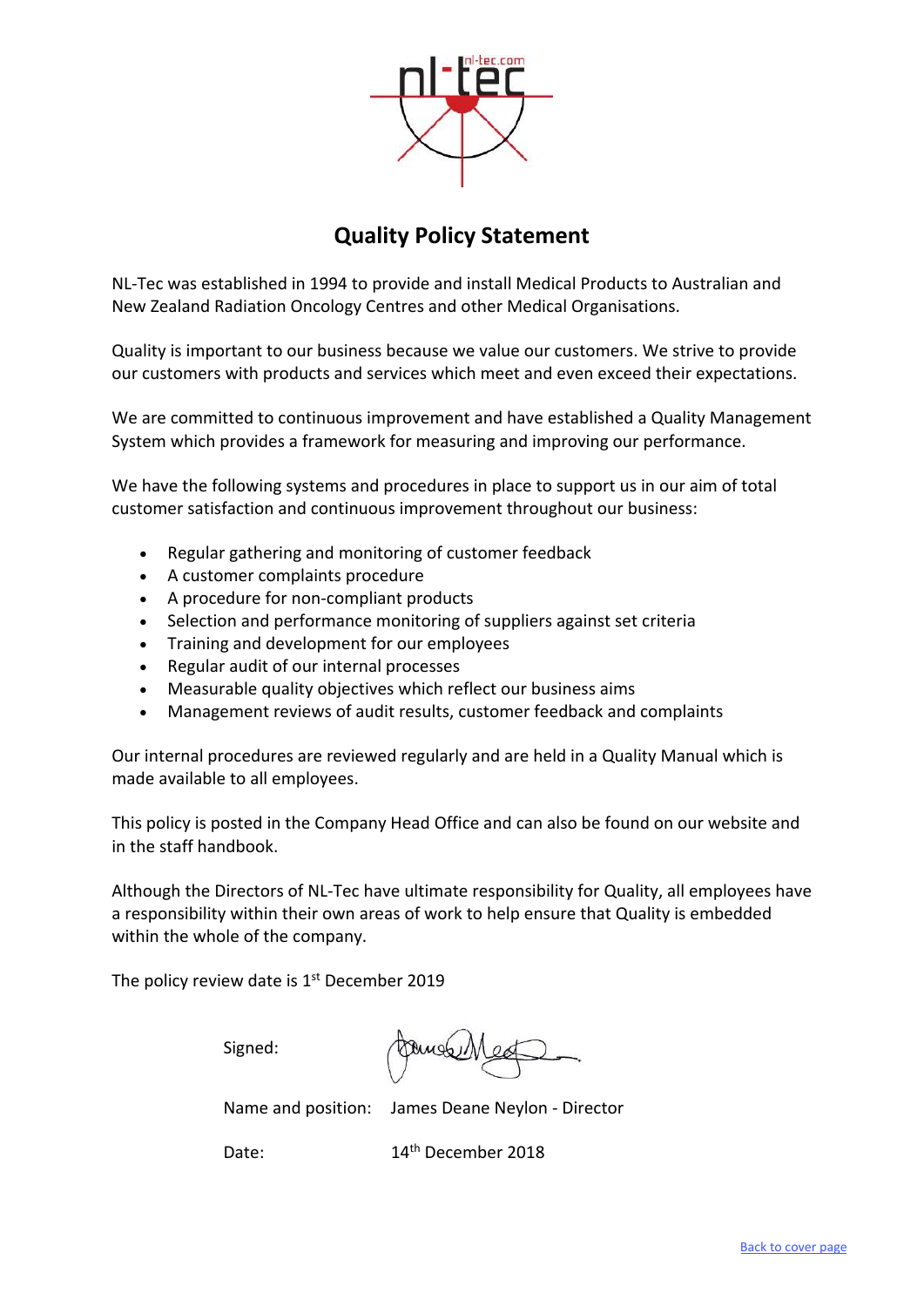<span id="page-2-0"></span>

# **NL‐Tec Pty Ltd – Quality Management Policy**

**Scope:** NL-Tec is an Australian based company that provides high quality, reliable and cost effective products for Radiation Oncology and Medical Applications. We supply and install hardware and software along with a broad range of medical consumable products.

**Boundaries of Applicability:** All work is managed from the Perth (Willetton) Office for the Australian and New Zealand Markets

We ensure that strict procedures are maintained in our supply chain from initial customer enquiry to product delivery and after-sales care. All order handling is carried efficiently; the products we supply are shipped on time and are handled and stored in an appropriate manner.

# **Supplier Management:**

We source our products from manufacturers based in America, China, Germany, Japan, The Netherlands and Sweden. These manufacturers have international accreditation for both their products and their Quality Assurance procedures.

# **Product Certification:**

All of the products that we supply have International accreditation and certification to meet the requirements of our customers. NL‐Tec has registered each Manufacturer and Product with the TGA; we hold ARTG certificates for all products and systems.

## **Product History:**

NL-Tec has tracking and recording systems in place to enable us to provide our customers with a full history of the products we supply, install or repair. Our records enable us to trace products by model, manufacturer, product code, serial number (When applicable), date of supply and original order number.

All warranty and non‐warranty product failures of products or systems are carefully recorded and monitored. We ensure that any work falling within the specified warranty period for that product is carried out in accordance with the manufacturer's warranty terms and conditions.

## **Document Control:**

NL‐Tec has a virtually paperless office: We currently use electronic data to store soft copies of all correspondence, sales invoices, purchase invoices and the records we keep as an ongoing business. This paperless environment enables a fast and efficient retrieval of information pertaining to any specific product we supply

(Continued on next page)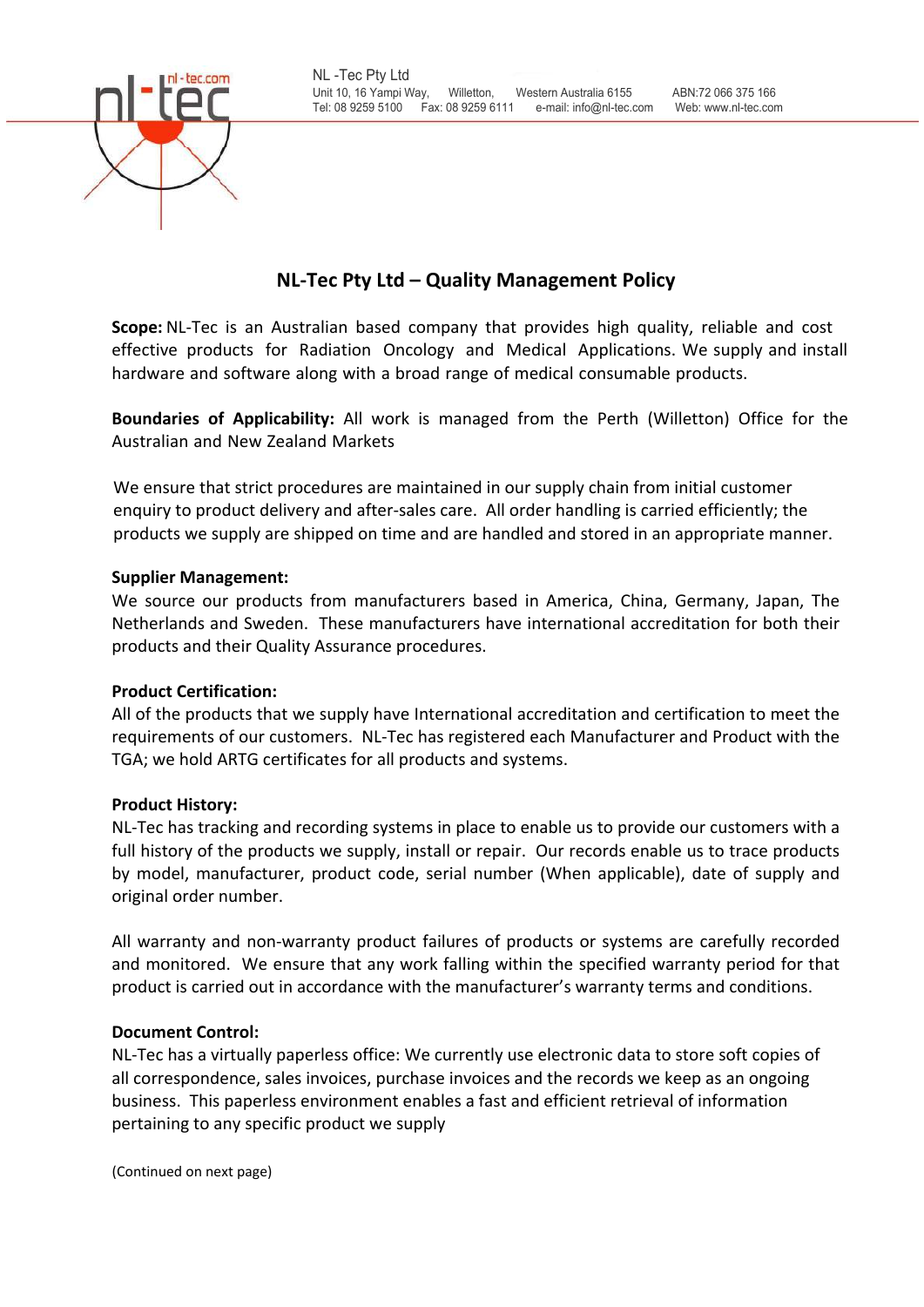

#### **IT and Software:**

NL‐Tec has invested heavily in both hardware and various software systems to ensure smooth and efficient processes are maintained in our organisation.

#### **Installation of Systems:**

NL‐Tec carries out installation and maintenance work for some of the systems that we supply. Our qualified engineers are trained by the manufacturer of each type of system to install it correctly and safely.

## **Special note for LAP Lasers for Radiation Oncology Applications:**

The supply and installation of LAP Laser Systems is the only activity that we carry out that requires us to work in a building site environment or to carry out drilling and mounting of brackets during a room construction.

Our engineers are very experienced with this type of work and have actively contributed to improve the method of installation to provide additional stability and reliability for LAP Laser Systems. We have installed laser systems throughout Australia, New Zealand and Asia.

All laser systems that we install are shipped directly from the manufacturer in Germany to the hospital or medical centre where they are to be installed.

#### **Staff commitment:**

Each member of the NL‐Tec Team is aware of their primary role within the company as well as the crossover of responsibilities into areas taken care of by another team member. We truly are a lean organisation where we all endeavour to constantly improve on an ongoing and never‐ ending basis.

## **Exclusions: Design & Development**

NL-Tec's is a distributor/dealer of products manufactured by overseas manufacturers who are marketing their products globally. The research and development behind the products we market is therefore carried out by our principle suppliers.

Signed:

James D Neylon – Director

Date:

1 May 2012

Modified:

Name and Position:

14 December 2018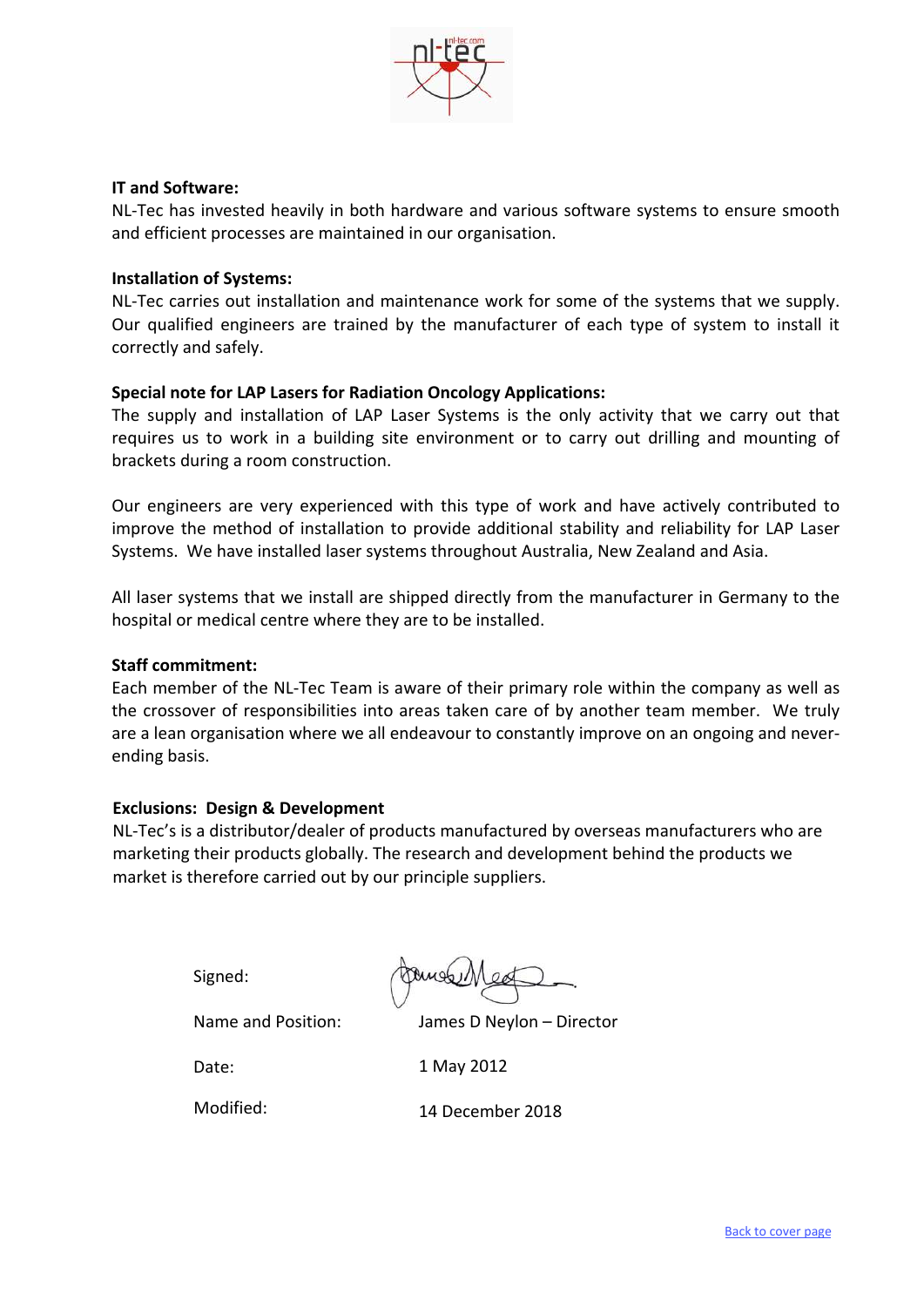

<span id="page-4-0"></span>

# **NL‐Tec Pty Ltd – Corporate Social Responsibility (CSR)**

NL‐Tec encompasses a number of tactics to meet our Corporate Social Responsibilities:

**Ethical Practices:** NL‐Tec treats everyone we deal with, whether customers, employees or suppliers, with respect and dignity. We believe that everyone, whether an individual or a company employing individuals, should be treated fairly and ethically.

**We always strive for a win‐win‐win situation:** As a company that sources specialist medical products, we represent several overseas manufacturers. We also see ourselves as safeguarding our customers' interests with those overseas companies. We strive to ensure that our customers are always treated fairly and are supplied with high quality products that truly represent 'value for money'. Additionally, we ensure that manufacturers and suppliers we work with are also treated fairly. All claims we make on behalf of our customers must be honest and accurate. This policy leads to long‐lasting and trustful relationships between all parties involved in our supply chains.

**Environmental Responsibility:** This is fully covered in our Environmental Policies Statement

**Sustainable Practices:** This is fully covered in our Sustainable Practices Statement

#### **Making a positive difference is a daily practice:**

NL-Tec endeavours to make a positive contribution at all levels of our business on an ongoing daily basis. We always remember that there is a patient – in the main, a cancer patient – that is relying upon our products being available when they are needed. Research into finding ways to improve outcomes must also be supported.

**NL‐Tec particularly provides support to Radiation Oncology** as that area of medicine has been the mainstay of our business for many years.

**Each year NL‐Tec sponsors several Radiation Oncology Education events in Australia and New Zealand**. We also support and attend conferences and meetings held by cancer research groups and various professional organisations. We are sponsors of at least five major events plus multiple smaller meetings and training weekends.

**Overseas Aid for Radiation Oncology:** NL‐Tec sends some of the consumable products that we sell to poorer countries free of charge. Recently the focus of our activities in this area has been Vietnam. We have shipped pallets of goods from our warehouse to Vietnamese Radiotherapy Centres as part of this support initiative.

**Social Events:** NL‐Tec has sponsored social events, such as the 'NL‐Tec Great Melbourne Pursuit' ‐ An outdoor team‐building event that involves: Communication, Decision Making, Problem Solving, Leadership and Planning. Again this was focussed upon the Radiation Oncology teams in Victoria and Tasmania. NL‐Tec has sponsored other smaller events too.

**Human Relations:** The daily interaction between the people we touch upon, either directly or indirectly should be an enjoyable, uplifting experience – We only need to choose that path – and at NL‐Tec we do.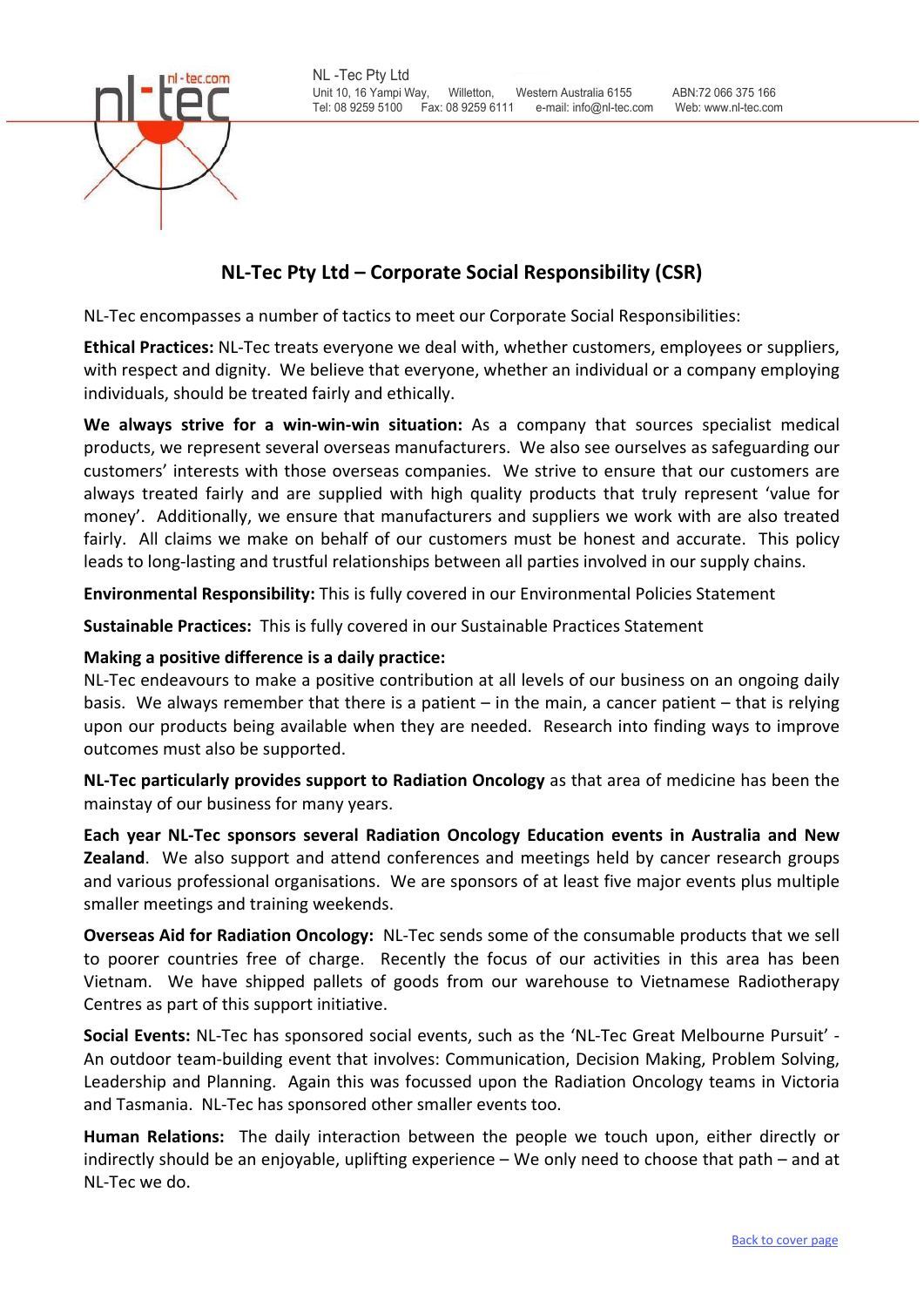<span id="page-5-0"></span>

# **NL‐Tec Pty Ltd – Occupational Health and Safety Policy Statement**

NL‐Tec is a company that installs Laser Systems and Software Products in Radiation Oncology, Nuclear Medicine and Medical Imaging Centres. We employ specialist installation engineers. Each engineer works for short periods of time (Normally 2‐3 days) in hospitals and medical centres.

Our engineers have long experience of following safe workplace procedures at all times.

We ensure that each engineer is totally aware of their responsibility:

- To maintain a safe and healthy place of work for themselves and for employees of other organisations that share each workplace we visit.
- To abide by accident prevention regulations put into place by either federal, state, and local governments or by the organisations that employ our services.
- To only work with safe machinery, tooling or instruments. This includes a duty to inspect and repair the equipment we use.
- To carry and always use when necessary: safety footwear, safety clothing, hearing protection, eye protection, dust masks and any other safety equipment that may be required during the course of our work
- To minimise the effects of any dirt or dust we create in the course of carrying out each installation by capturing it at source or as near to source as possible.
- To safely use ladders and working platforms when installing overhead brackets and ceiling lasers. Ladders should only be used when it is safe to do so  $- A$ scaffold tower or similar platform must be used at any time the use of a ladder creates any risk of injury to personnel or damage to equipment.
- To exercise care to only work with careful and competent fellow workers.

We are sincerely interested in the safety and welfare of our employees. Accident prevention is essential in maintaining an efficient operation.

Since establishing our company in 1994, we have a record of zero reportable accidents at work. We must all work to maintain this record in the future.

Signed:

Name and Position:

James D Neylon – Director

Date:

31 October 2017

Reviewed: 14 December 2018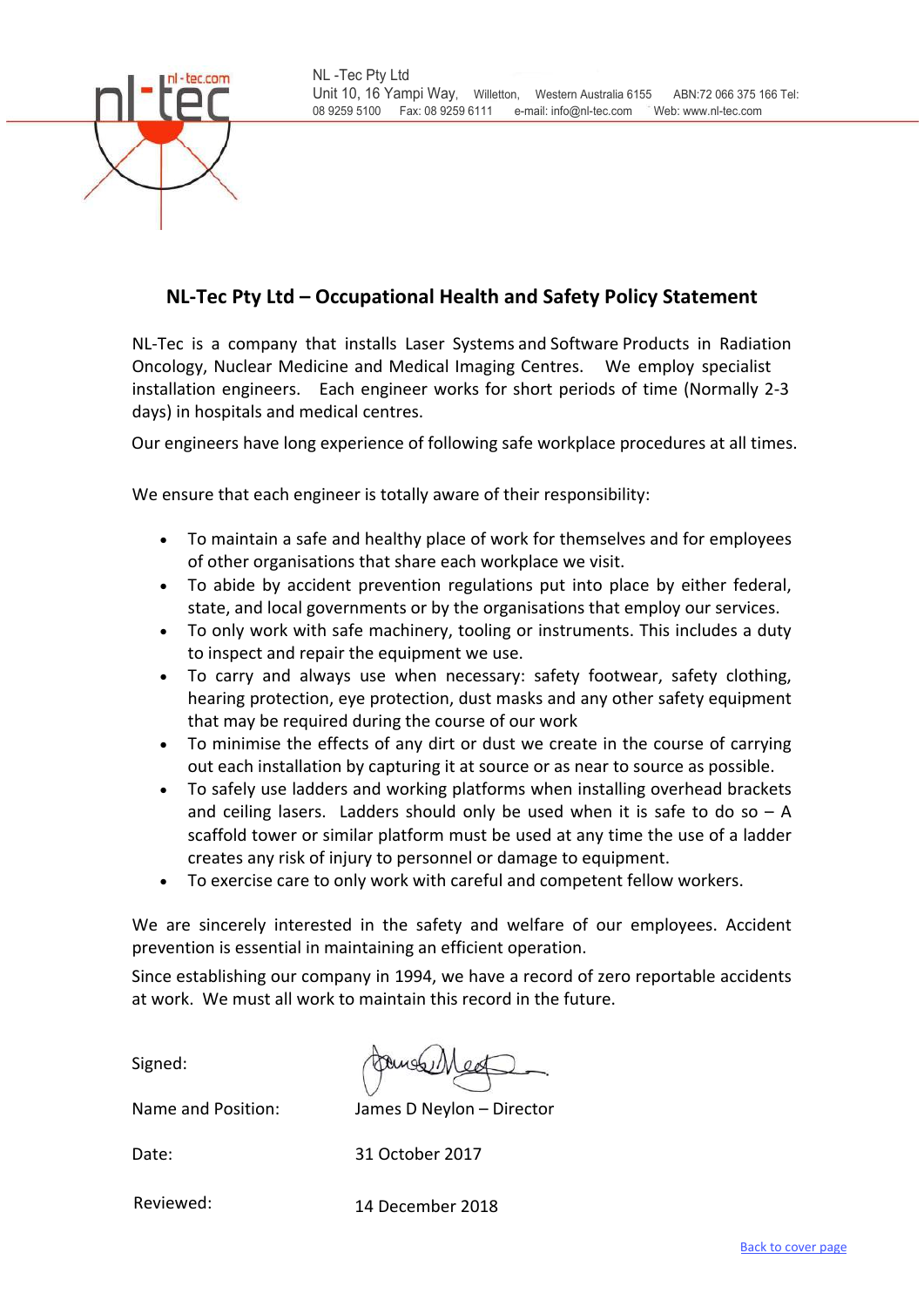<span id="page-6-0"></span>

# **NL‐Tec Pty Ltd – Environmental Policy**

Last Reviewed: 30<sup>th</sup> January 2018 Next Review: 30<sup>th</sup> January 2019

# **Mission Statement**

NL-Tec recognises that it has a responsibility to the environment beyond legal and regulatory requirements. We are committed to reducing our environmental impact and continually improving our environmental performance as an integral part of our business strategy and operating methods. We will encourage customers, suppliers and other stakeholders to do the same.

# **Responsibility**

Jim Neylon (Director) is responsible for ensuring that the environmental policy is implemented. However, all employees have a responsibility in their area to ensure that the aims and objectives of the policy are met.

# **Policy Aims**

# **We endeavour to:**

- Comply with and exceed all relevant regulatory requirements.
- Continually improve and monitor environmental performance.
- Continually improve and reduce environmental impacts.
- Incorporate environmental factors into business decisions.
- Increase employee awareness and training.

# **Paper**

- We will minimise the use of paper in the office.
- We will reduce packaging as much as possible.
- We will seek to buy recycled and recyclable paper products.
- We will reuse and recycle all paper where possible.

## **Energy and Water**

- We will seek to reduce the amount of energy used as much as possible.
- **We use renewable energy:** We have installed 32# Solar Panels (The maximum number our office and warehouse can accommodate). We produce sufficient power to cover our daylight needs. The use of power outside those hours is minimised.
- All office and warehouse lighting has been converted to LED and automatically switches off when rooms are vacated.
- Other electrical equipment will be switched off when not in use.
- Heating will be adjusted with energy consumption in mind.
- When purchasing new products, the energy consumption and efficiency of that product will be taken into account.

(Continued on next page)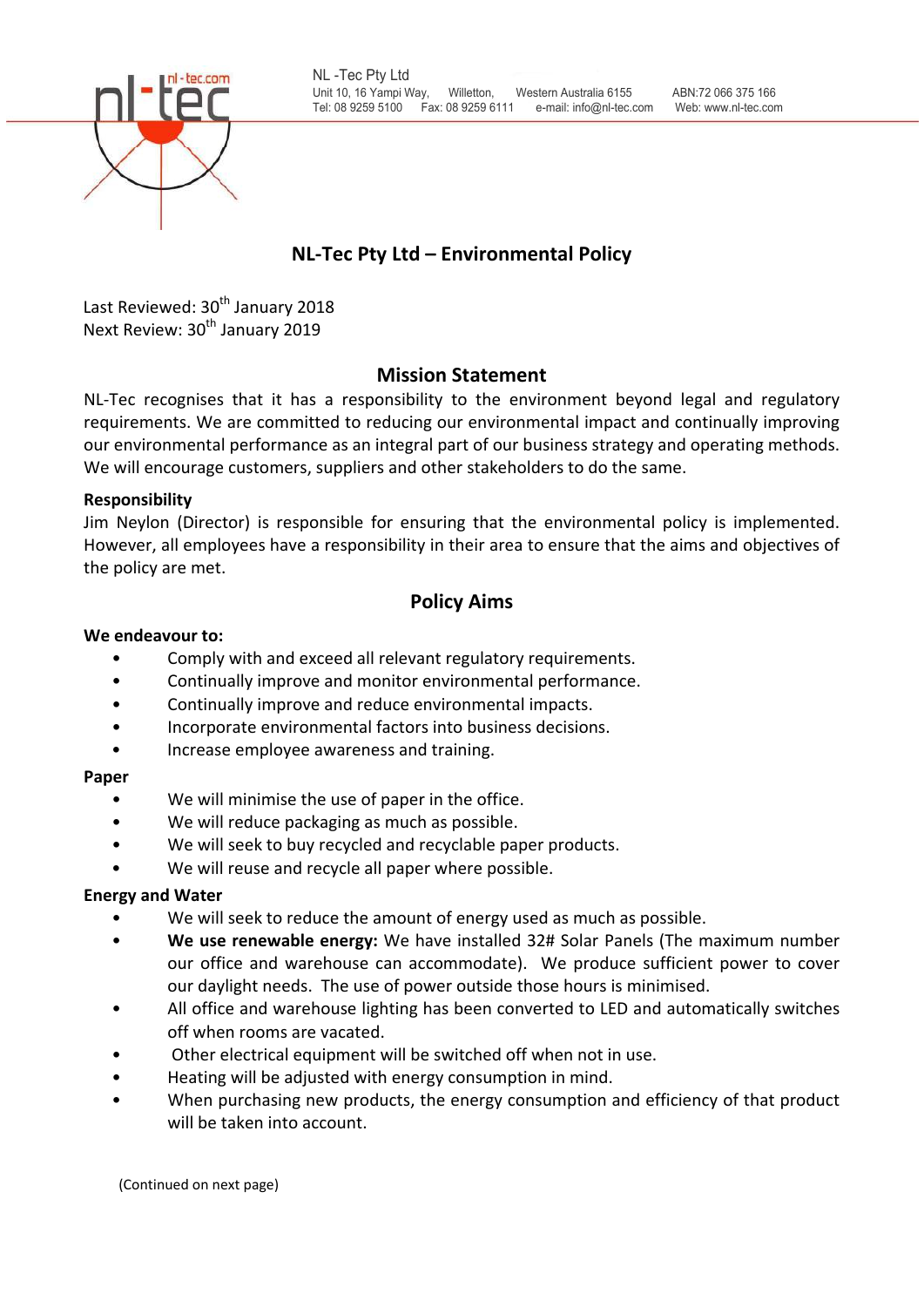

# **Office Supplies**

- We are working towards a paperless office and warehouse we are now approximately 95% paperless in our office.
- We use recycled paper and recycle whenever possible
- We will evaluate if the need can be met in another way.
- We will evaluate the environmental impact of any new products we intend to purchase.
- We will favour more environmentally friendly and efficient products wherever possible.

## **Transportation**

- We will reduce the need to travel, restricting to necessity trips only.
- We promote the use of travel alternatives such as e-mail or video/phone conferencing.
- We will make additional efforts to accommodate the needs of those using public transport or bicycles.

## **Packaging materials:**

- We will use environmentally friendly packaging materials wherever possible
- We use paper tape instead of plastic tape to seal our cartons
- We carefully re-use or recycle all cardboard cartons that we receive.

## **Maintenance and Cleaning**

- Cleaning materials used will be as environmentally friendly as possible.
- Materials used in office refurbishment will be as environmentally friendly as possible.
- We will only use licensed and appropriate organisations to dispose of waste.

## **Monitoring and Improvement**

- We will comply with and exceed all relevant regulatory requirements.
- We will continually improve and monitor environmental performance.
- We will continually improve and reduce environmental impacts.
- We will incorporate environmental factors into business decisions.
- We will increase employee awareness through training.
- We will review this policy and any related business issues at our management meetings.

## **Culture**

- We will involve staff in the implementation of this policy, for greater commitment and improved performance.
- We will update this policy at least once annually in consultation with staff and other stakeholders where necessary.
- We will provide staff with relevant environmental training.
- We will work with suppliers, contractors and sub-contractors to improve their environmental performance.
- We will use local labour and materials where available to reduce CO2 and help the community.

Signed:

Name and Position: James D Neylon – Director

Date:

31st January 2018

Reviewed: 14 December 2018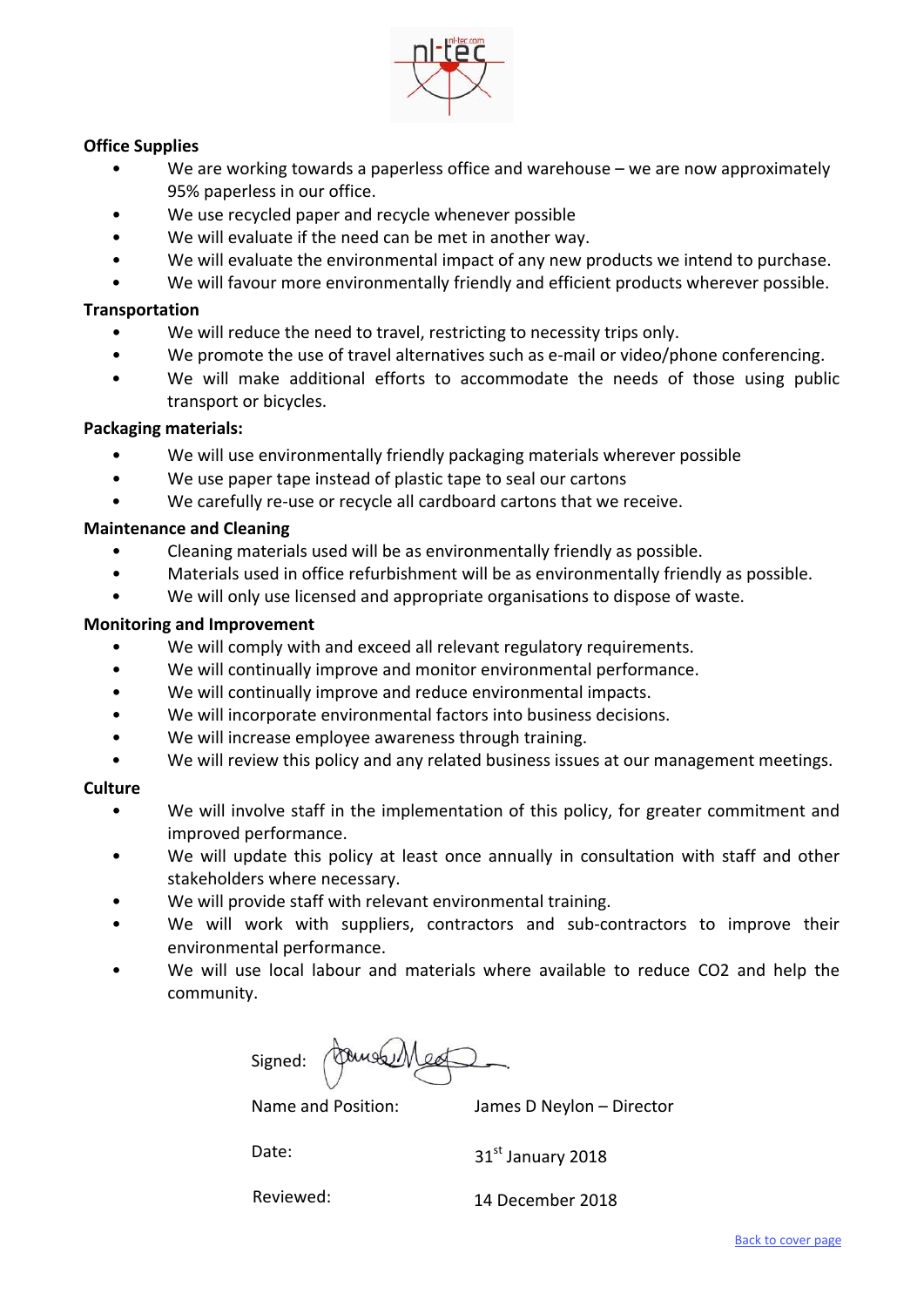<span id="page-8-0"></span>

# **NL‐Tec Pty Ltd – Environmental Policy**

# **Sustainable Practices**

NL‐Tec is incorporating sustainable practices into our business wherever possible:

# **Solar Energy:**



**The Roof of NL‐Tec's Office and Warehouse Building**

**NL‐Tec uses renewable energy:** We have installed 32# Solar Panels (The maximum number our office and warehouse can accommodate). We produce sufficient power to cover our daylight needs. The use of power outside those hours is minimised.

All office and warehouse lighting has been converted to LED and automatically switches off when rooms are vacated.

Other electrical equipment is switched off when not in use.

Our Reverse Cycle Air‐Conditioning System has been designed with energy conservation in mind and is well within the requirements of the Building Code of Australia, section J5. With five Condensers on the roof the cost of installation was higher, but energy use is much less as each section of the office and warehouse is climate controlled separately.

Heating and cooling controls are adjusted with energy consumption in mind and peak use is during daylight hours when the solar system is producing power.

Office windows are tinted to reduce heating in Perth's hot summer

**NL‐Tec has a virtually paperless office:** We currently use electronic data to store soft copies of all correspondence, sales invoices, purchase invoices and the records we keep as an ongoing business. We still have to use paper copies of outgoing shipping documents and consignment notes. So we are about 90% paperless at this time.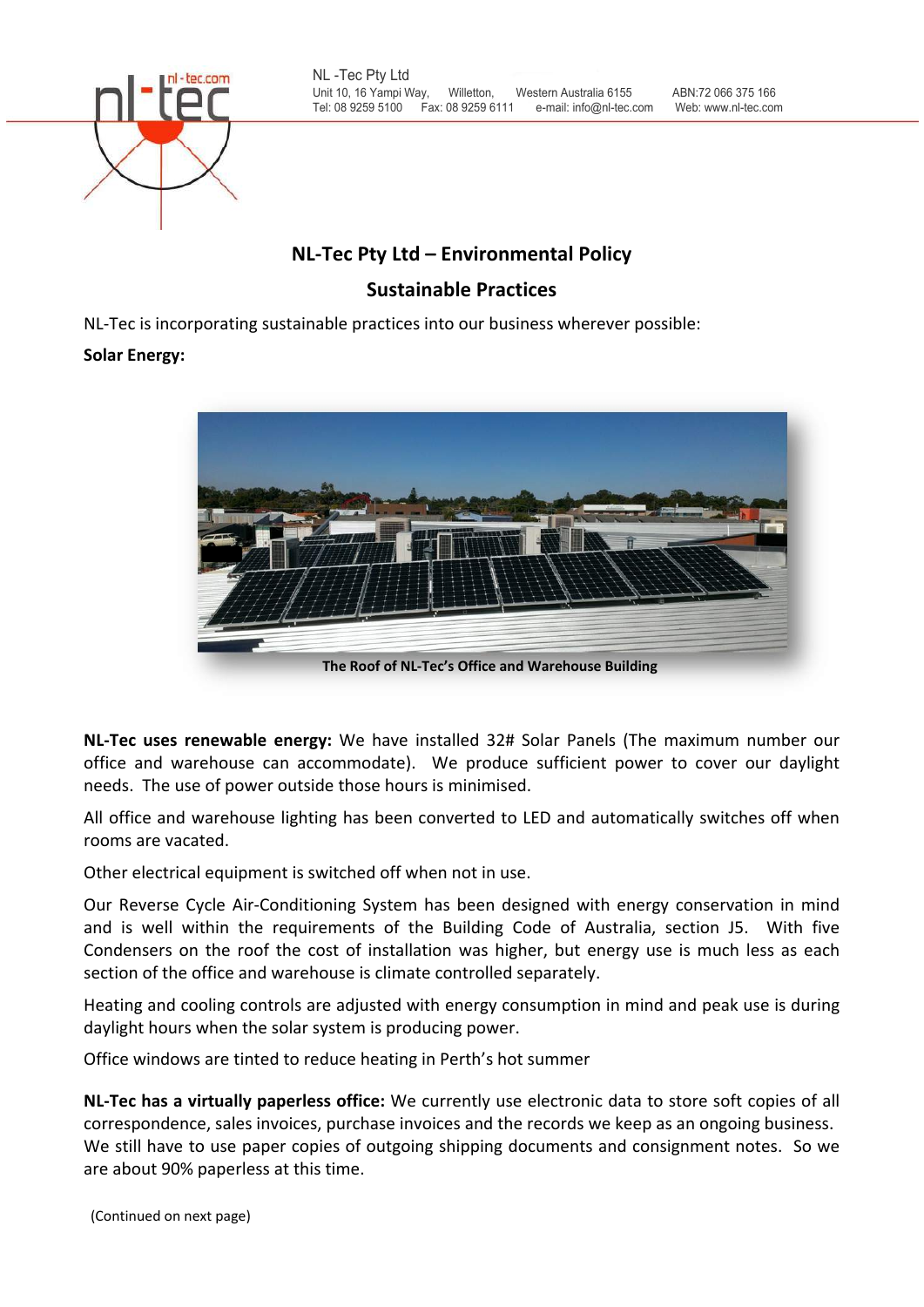

# **NL‐Tec uses environmentally‐friendly Packaging Materials:**

- We use environmentally friendly packaging materials wherever possible
- We use paper tape instead of plastic tape to seal our cartons
- We avoid the use of plastic packaging and cushioning products when we can and minimise their use at all times
- We carefully re-use or recycle all cardboard cartons that we receive and have a large dedicated cardboard recycling container.



#### **Maintenance and Cleaning**

- Cleaning materials we use are as environmentally friendly as possible.
- In the main we use micro-fibre cloths and clean water.
- Materials used in office refurbishment are as environmentally friendly as possible.





H.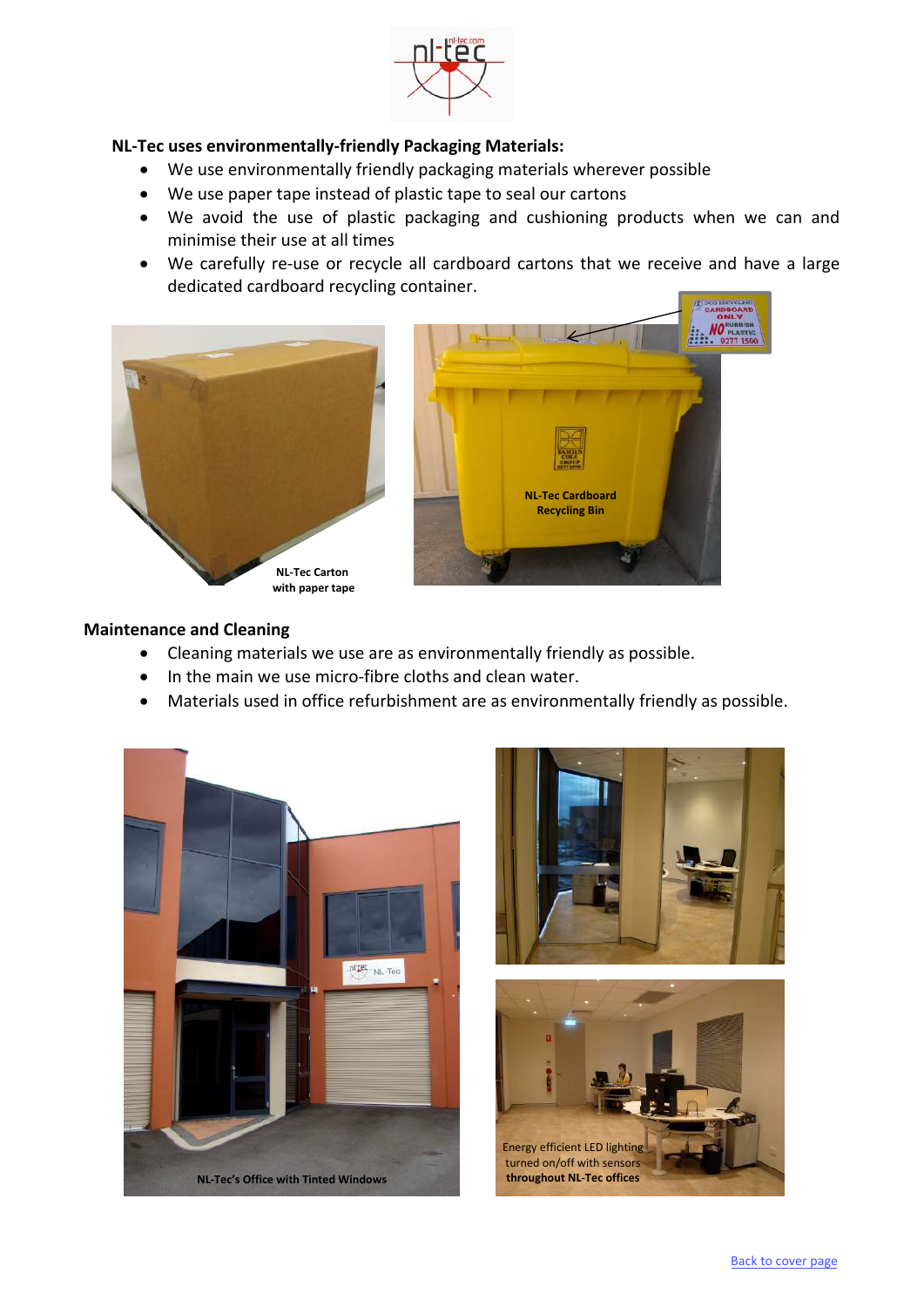

## **Infection Control Guidelines for NL‐Tec Loan Equipment**

- <span id="page-10-0"></span>• NL-Tec loan equipment that will be used for trial on a patient in the clinical setting are subject to standard Australian infection control precautions and guidelines. Further information about these guidelines can be found at:
	- $\circ$  Australian Guidelines for the Prevention and Control of Infection in Healthcare http://www.nhmrc.gov.au/node/30290
	- o NSW Health Infection Control Policy http://www0.health.nsw.gov.au/policies/pd/2007/pdf/PD2007\_036.pdf
- Standard precautions, as described in the policies above should be applied at all times.
- NL‐Tec loan equipment **should not be used** for "high‐risk" patients:
	- o Patients with known infectious diseases (eg. Tuberculosis, chicken pox/shingles, MRSA, VRE)
	- o Patients with open wounds or fungating lesions
	- o Patients where there is a high probability that the equipment will be exposed to body fluids (eg. blood, urine, faeces, sputum) or mucous membranes (including eyes)
- Cleaning: All loan equipment should be cleaned thoroughly after every use with:
	- 1. Neutral detergent clean (eg. Tuffies wipes); followed by
	- 2. Antibacterial clean (eg. Isowipes)
	- 3. Ensure that a secondary antibacterial clean has been completed prior to returning any equipment to NL‐Tec.
- Please inform NL-Tec immediately if loan equipment has been exposed to known pathogens.